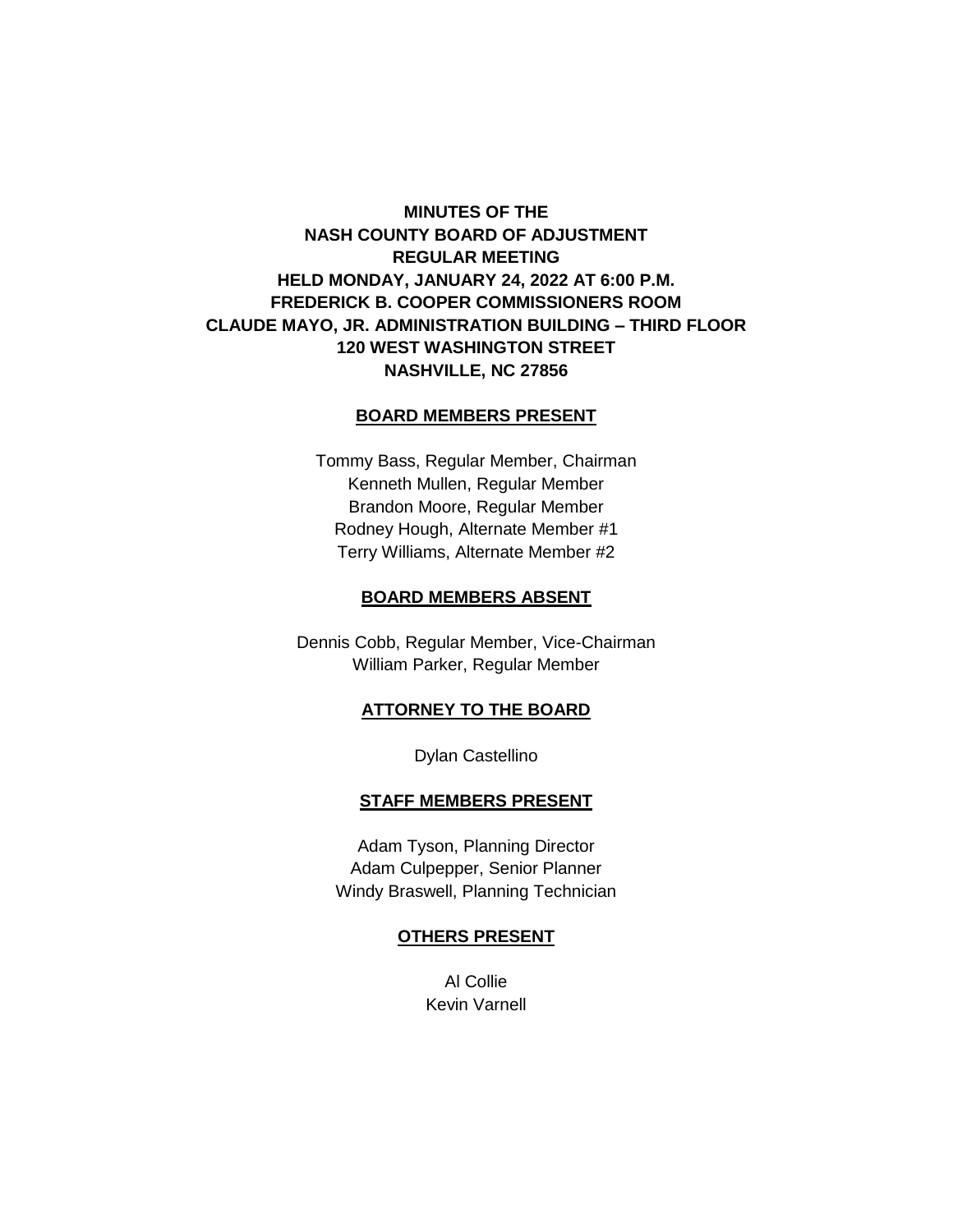# **1. Call to Order.**

Chairman Bass called the meeting to order at 6:00 p.m.

#### **2. Determination of a Quorum.**

Chairman Bass recognized the presence of a quorum.

# **3. Introduction of Newly Appointed Alternate Board Member #2: Terry Williams.**

Mr. Tyson introduced new Alternate Board Member #2 – Terry Williams, Senior Pastor at Englewood United Methodist Church – who was appointed to replace Gwen Wilkins upon her appointment to the Board of Commissioners.

Mr. Tyson also announced the recent appointment of Oscar Bruce as Alternate Board Member #3.

# **4. Recognition of the Voting Board Members for the Meeting.**

Mr. Tyson recognized the voting board members for the meeting to be Chairman Bass, Mr. Mullen, Mr. Moore, Mr. Hough, and Mr. Williams.

# **5. Approval of the Minutes of the July 26, 2021 Regular Meeting.**

Mr. Tyson noted that the minutes of the previous July 26, 2021 regular meeting had been delayed and would be submitted to the Board for review and approval at a later date.

# **6. Quasi-Judicial Evidentiary Hearing on Special Use Permit Request S-220101 made by Sidney A. Collie Jr., the property owner, to combine and expand two existing 1.99-acre land clearing and inert debris (LCID) landfills into a single, larger 9.10-acre LCID landfill at 5801 Taylors Store Rd, Nashville NC 27856 in the A1 (Agricultural) Zoning District.**

Mr. Tyson presented the staff report and supplemental materials related to Special Use Permit Request S-220101 as submitted to the Board in the January 24, 2022 Nash County Board of Adjustment agenda packet including a review of the general requirements for the consideration of a special use permit, a description of the subject property, a description of the specific special use permit request to combine and expand two existing 1.99-acre land clearing and inert debris (LCID) landfills into a single, larger 9.10-acre LCID landfill, and recommended conclusions with supporting findings of fact and permit conditions.

Chairman Bass asked if the Planning Staff had received any comments or input from members of the public on this matter.

Mr. Tyson replied no.

Chairman Bass opened the public hearing on Special Use Permit Request S-220101.

Mr. Tyson and Mr. Kevin Varnell with Stocks Engineering were sworn in by Chairman Bass in order to provide testimony under oath during the public hearing.

Mr. Varnell addressed the Board in support of the request on behalf of the applicant. He explained that in the last year, the State had revised a policy that previously allowed for smaller LCID landfills under two acres in size and, as a result, the two previously permitted landfills need to be combined into one large landfill to comply with the updated requirements. He noted that this should also simplify the recordkeeping and reporting process for the owner.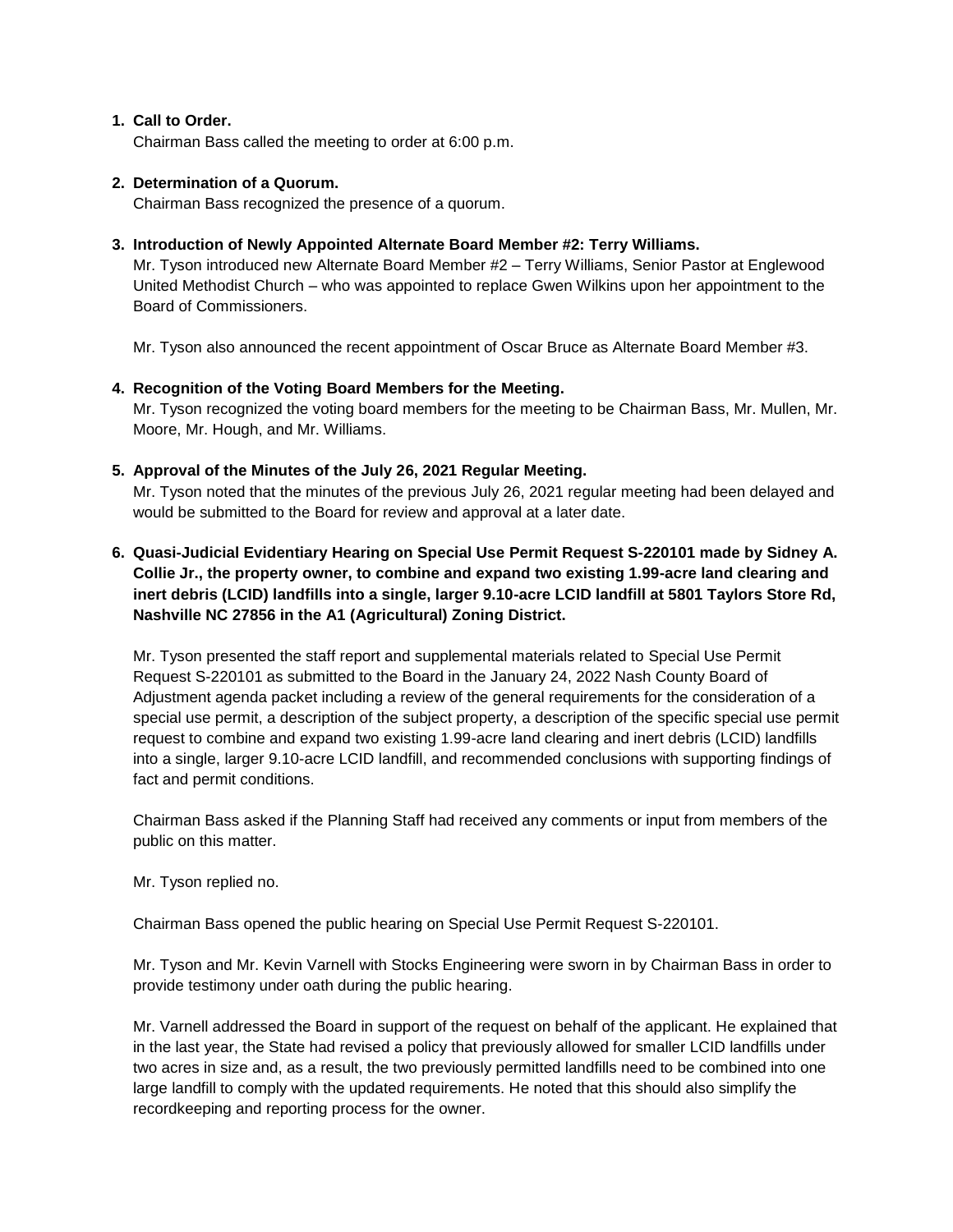Mr. Hough asked how full the two already existing landfills were.

Mr. Varnell answered that the older, northern landfill was almost full and the newer, southern landfill was between 60% to 75% full.

Chairman Bass asked how high the northern landfill was.

Mr. Varnell estimated a height of about 15 feet in the front with a steeper contour in the rear.

Chairman Bass asked if there had been any problems with the first two landfills.

Mr. Varnell replied that there had not been any issues.

Chairman Bass asked what determines when an LCID landfill is full.

Mr. Varnell replied that it was full when the pile cannot be stacked any higher.

Chairman Bass asked what happens when the landfill is full.

Mr. Varnell explained that the State closure process would require the landfill mound to be covered with two feet of topsoil and seeded with grass.

Chairman Bass asked about the lifespan of the landfill.

Mr. Varnell replied that the lifespan was dependent upon the level of development activity and how quickly material was added to the landfill. He noted that the requested expansion should double the lifespan of the existing landfills.

As there were no additional questions or speakers, Chairman Bass closed the public hearing on Special Use Permit Request S-220101.

**BOARD ACTION: Mr. Mullen offered a motion, which was duly seconded by Mr. Moore, to adopt the following conclusions with supporting findings of fact in relation to Special Use Permit Request S-220101.**

#### **Conclusions with Supporting Findings of Fact:**

- **(1) The proposed development will satisfy the specific standards required by UDO 11-4.28 for demolition debris landfills because:**
	- **(a) The proposed expanded landfill is located in the A1 (Agricultural) Zoning District and a demolition debris landfill is a land use permitted for development in that district with the required issuance of a special use permit by the Board of Adjustment.**
	- **(b) The proposed location of the expanded landfill is already more than fifty feet (50') from the exterior property lines of the two tracts of land on which it will be located.**
	- **(c) As a required condition of the permit, the existing property line crossing the center of the expanded facility shall be reconfigured such that the landfill will be located a minimum of fifty feet (50') away from any property line.**
	- **(d) As a required condition of the permit, the existing, dilapidated dwelling located at 5841 Taylors Store Rd and owned by the applicant shall be demolished and removed to**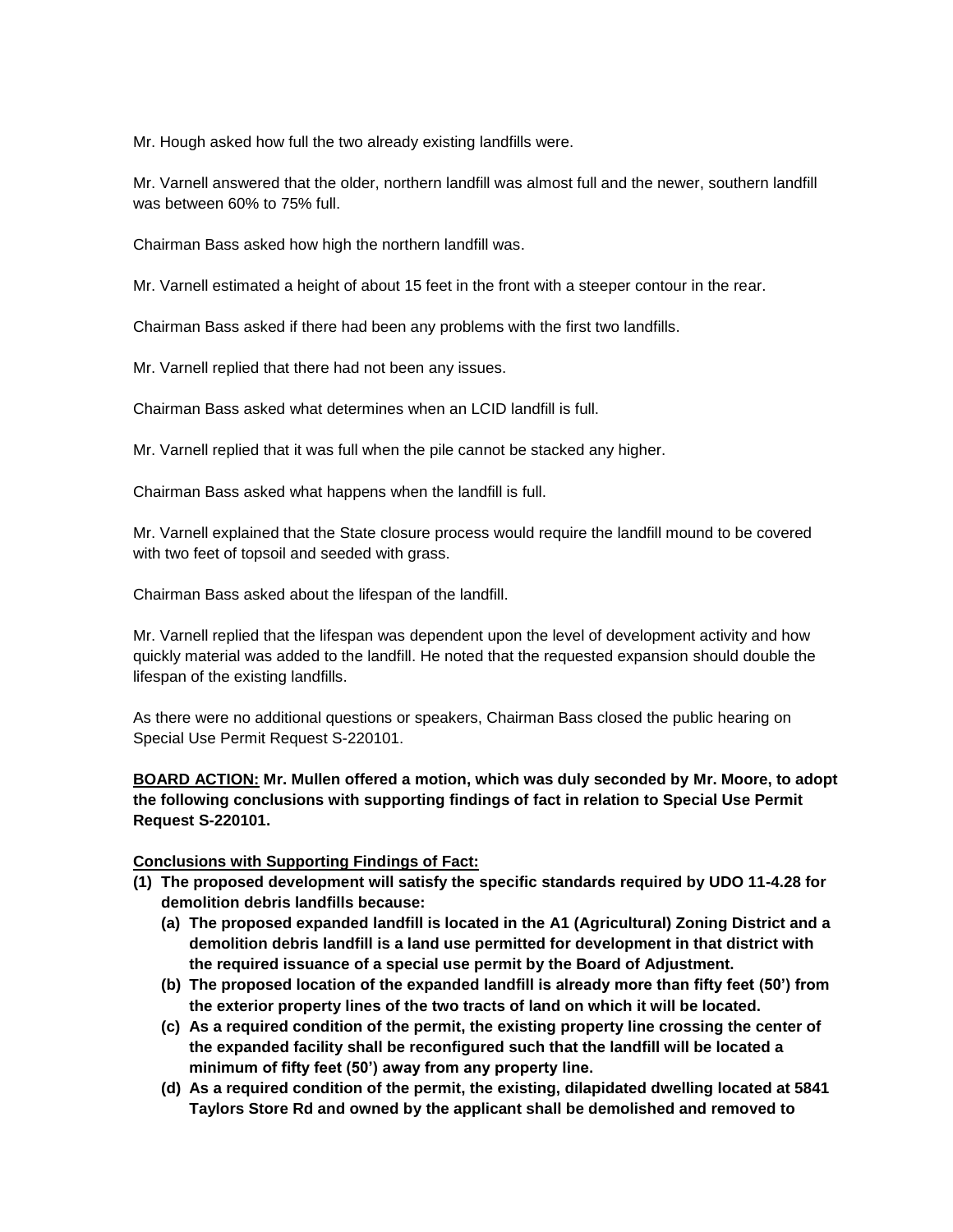**ensure that the expanded landfill will be located more than three hundred feet (300') from any residence.**

- **(e) Access to the expanded landfill shall be controlled with a combination of a gated fence and the existing, surrounding vegetation in order to prevent unregulated dumping.**
- **(f) A gravel path shall be used to access the landfill facility in order to minimize dust, which will also be filtered by the surrounding vegetation. The applicant proposes the potential use of a water truck to control dust during exceptionally dry periods if necessary.**
- **(g) The subject property does not include any regulated floodplain areas or known utility easements.**
- **(h) The expanded landfill shall eventually be closed with a minimum of two feet (2') of clean soil, graded to a maximum slope of 3:1, and stabilized with vegetation or in accordance with the applicable standards of the North Carolina Department of Environmental Quality at that time.**
- **(i) A sign shall be posted and maintained at the entrance of the landfill facility, which lists the name and phone number of the current operator, the types of material accepted, the hours of operation, tipping charges, and any other pertinent information.**
- **(2) The proposed development will not materially endanger the public health or safety because land clearing and inert debris (LCID) landfills only accept nonhazardous waste materials that have not historically been associated with groundwater contamination or other public health issues.**
- **(3) The proposed development will not substantially injure the value of adjoining or abutting property because land clearing and inert debris (LCID) landfills have not historically been associated with offensive odors or excessive noise.**
- **(4) The proposed development will be in harmony with the area in which it is to be located because it is an expansion of two previously existing land clearing and inert debris (LCID) landfills that have been authorized for operation on the subject property since 2005 and 2014 respectively.**
- **(5) The proposed development will be in general conformity with the recommendations of the Nash County Land Development Plan because the landfill facility will not require public water or sewer utility service and its operation will be compatible with the agricultural and low-density residential land uses that characterize the designated Rural Growth Area in which it will be located.**

**The motion was unanimously carried.**

**BOARD ACTION: Mr. Moore offered a motion, which was duly seconded by Mr. Hough, to approve Special Use Permit Request S-220101, subject to the following attached permit conditions:**

**Permit Conditions:**

- **(1) This special use permit replaces the previously issued special use permits (Case File #S-050106 & Case File #S-141001), which authorized the construction and operation of two smaller land clearing and inert debris (LCID) landfills on the same subject property.**
- **(2) The subject property shall be developed for an expanded land clearing and inert debris (LCID) landfill in accordance with the approved site plan as well as in compliance with all other applicable state and local regulations, including the development standards established by UDO 11-4.28 specifically for demolition debris landfills.**